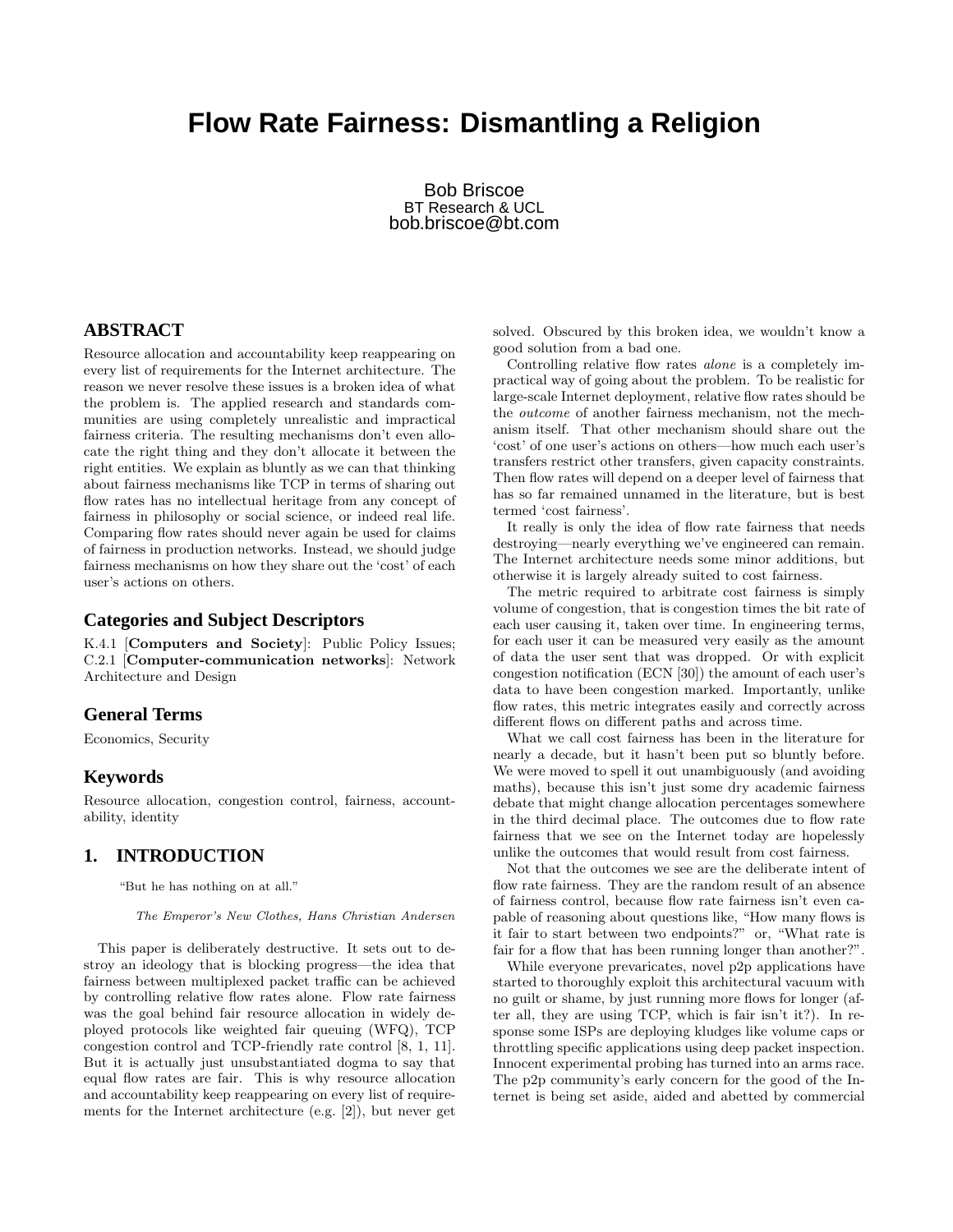concerns, in pursuit of a more pressing battle against the ISPs that are fighting back. Bystanders sharing the same capacity are suffering heavy collateral damage.

This trend has spread beyond the p2p community. There is now no shame in opening multiple TCP connections, or offering VoIP or video streaming software without any congestion control.

Whether the prevailing notion of flow rate fairness has been the root cause or not, there will certainly be no solution until the networking community gets its head out of the sand and understands how unrealistic its view is, and how important this issue is. Certainly fairness is not a question of technical function—any allocation 'works'. But getting it hopelessly wrong badly skews the outcome of conflicts between the vested interests of real businesses and real people.

But isn't it a basic article of faith that multiple views of fairness should be able to co-exist, the choice depending on policy? Absolutely correct—and we shall return to how this can be done later. But that doesn't mean we have to give the time of day to any random idea of fairness.

Fair allocation of rates between flows isn't based on any respected definition of fairness from philosophy or the social sciences. It has just gradually become the way things are done in networking. But it's actually self-referential dogma. Or put more bluntly, bonkers.

We expect to be fair to people, groups of people, institutions, companies—things the security community would call 'principals'. But a flow is merely an information transfer between two applications. Where does the argument come from that information transfers should have equal rights? It's equivalent to claiming food rations are fair because the boxes are all the same size, irrespective of how many boxes each person gets or how often they get them.

Because flows don't deserve rights in real life, it is not surprising that two loopholes the size of barn doors appear when trying to allocate rate fairly to flows in a nonco-operative environment. If at every instant a resource is shared among the flows competing for a share, any realworld entity can gain by i) creating more flows than anyone else, and ii) keeping them going longer than anyone else.

We appeal to the networking community to quietly set aside rate fairness between flows. It had its time, but now it has been shown to be unfounded, unrealistic and impractical. Papers and standards proposals using it should be rejected. No-one should ever have to cater for it in future Internet protocols—it places arbitrary requirements on the system that can't be met and wouldn't achieve any meaningful sort of fairness even if they could be met.

Alternatively, someone should write a defence of flow rate fairness. Continuing to use flow rate fairness as the dominant ideology, without rebutting Kelly's seminal 1997 paper that undermined it, just leaves the Internet community divided into religious sects, making a mockery of the scientific process towards consensus.

## **2. FAIR ALLOCATION OF WHAT AMONG WHAT?**

The issue with flow rate fairness is far more basic than whether allocations should be max-min, proportional or whatever. Flow rate fairness doesn't even allocate the correct thing. And it doesn't allocate it among the correct entities either. At this most basic level we will contrast the two main

contending views:

- Allocate rate among flows (flow rate fairness)
- Allocate congestion among the bits sent by economic entities (cost fairness)

When cost fairness was proposed, it stated its case in terms of the dominant belief system—flow rate fairness. Unfortunately, this meant that the dominant belief system didn't notice it had been struck an intellectual death blow. Its believers carried on regardless and it remains dominant today.

As a result, one sees talk of weighted proportional fairness in the same context as proportional, max-min or min-max fairness as if they are all members of the same set. They are not. Weighted proportional fairness has an extra weight parameter w that the others lack. With weighted proportional fairness, the interesting bit is what regulates users in their choice of w. Otherwise, it would hardly be a useful definition of fairness to say it is fair for flow  $A$  to go  $w$  times as fast as flow  $B$ , if the user behind  $A$  has free choice of  $w$ .

In fact, it turns out that the interesting bit is nothing to do with flows, or their weights. The only worthwhile definition of fairness depends on the allocation of cost among the bits sent by economic entities, regardless of which flows the bits are in. A user's choice of w then depends on that.

#### **2.1 Structure of Paper**

The body of this paper is structured around our question, "Fair allocation of what among what?":

- $\S 3$  answers the "... of what...?" question, explaining why fair allocation of costs is a sufficient and realistic form of fairness, and allocation of rate is not.
- $§4$  answers the "... among what?" question, explaining why fairness among flows can only be myopic whereas fairness among economic entities naturally spans all flows and spans time. Also we show fairness among flows is hard, if not impossible, to enforce while enforcing fairness among economic entities seems practical.

Having debunked the dominant ideology of flow rate fairness, and replaced it with cost fairness, in §5 we discuss how other forms of fairness can be asserted locally. Then, before we draw conclusions, §6 maps the progression of seminal ideas in the literature on which this paper is based and §7 outlines concrete criticisms of specific fairness schemes: max-min flow rate fairness, TCP, TFRC and WFQ.

## **3. COST, NOT BENEFIT**

The issues of fair allocation of resources comes under the domain of political economy, with philosophy reasoning about our judgements.<sup>1</sup> In §5 we will discuss how different fairness policies can co-exist. But to answer our question, "Fair allocation of what?" we start from the premise used in economics (and life) that fairness concerns comparing benefits, costs or both.

The benefit of a data transfer can be assumed to increase with flow rate, but the shape and size of the function relating the two (the utility function) is unknown, subjective and

<sup>1</sup>For instance Nozick argues that Rawls's influential 'Justice as Fairness' [31] defines fairness only as an end, whereas it is actually possible to ensure each transfer is fair even though overall allocations start out unfair and end unfair.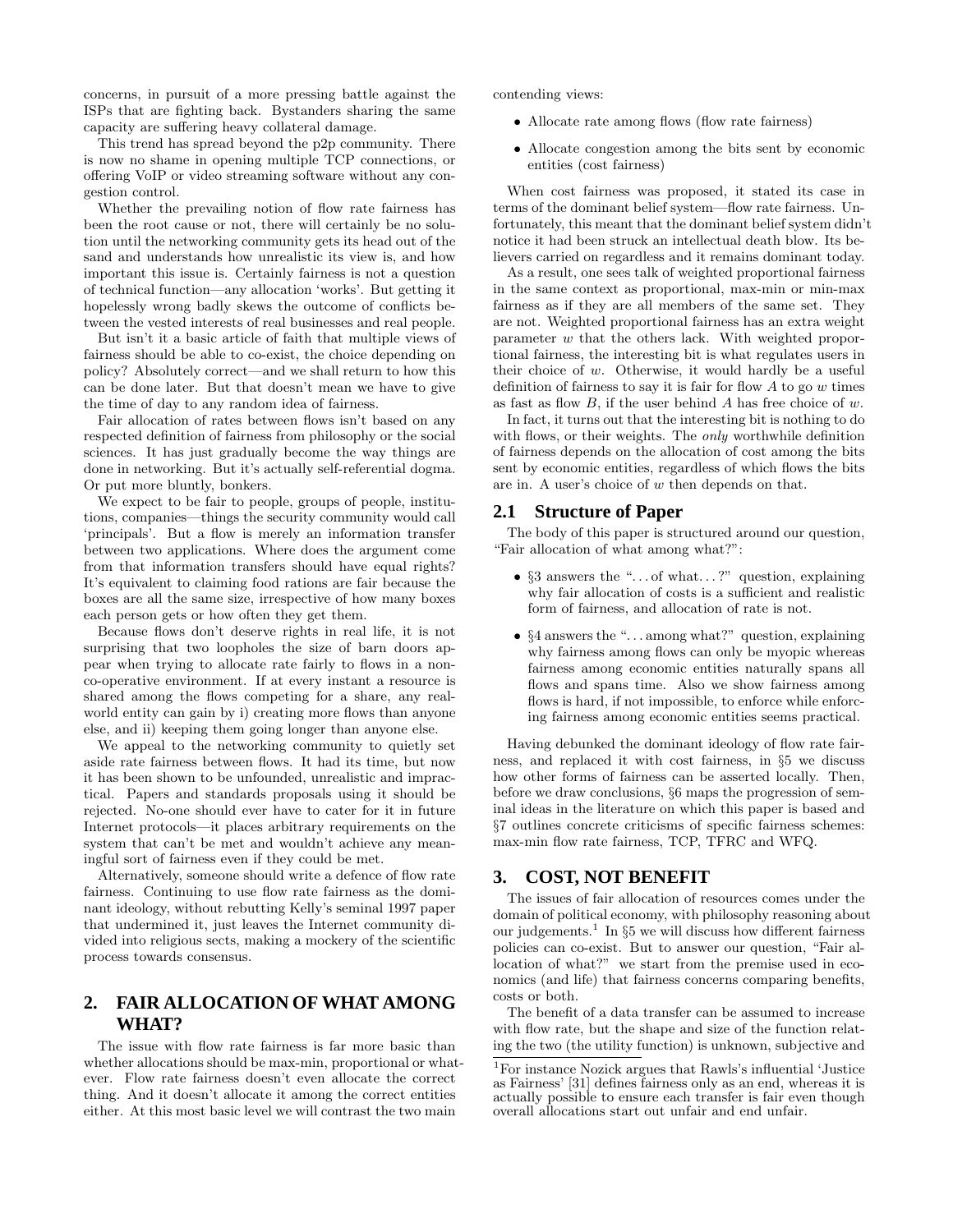private to each user. Flow rate itself is an extremely inadequate measure for comparing benefits: user benefit per bit rate might be ten orders of magnitude different for different types of flow (e.g. SMS and video). So different applications might derive completely different benefits from equal flow rates and equal benefits might be derived from very different flow rates.

Turning to the cost of a data transfer across a network, flow rate alone is not the measure of that either. Cost is also dependent on the level of congestion on the path. This is counter-intuitive for some people so we shall explain a little further. Once a network has been provisioned at a certain size, it doesn't cost a network operator any more whether a user sends more data or not. But if the network becomes congested, each user restricts every other user, which can be interpreted as a cost to all—an externality in economic terms. For any level of congestion, Kelly showed [20] that the system is optimal if the blame for congestion is attributed among all the users causing it, in proportion to their bit rates. That's exactly what routers are designed to do anyway. During congestion, a queue randomly distributes the losses so all flows see about the same loss (or ECN marking) rate; if a flow has twice the bit rate of another it should see twice the losses. In this respect random early detection (RED [12]) is slightly fairer than drop tail, but to a first order approximation they both meet this criterion.

So in networking, the cost of one flow's behaviour depends on the congestion volume it causes which is the product of its instantaneous flow rate and congestion on its path, integrated over time. For instance, if two users are sending at 200kbps and 300kbps into a 450kbps line for 0.5s, congestion is  $(200 + 300 - 450)/(200 + 300) = 10\%$  so the congestion volume each causes is  $200k \times 10\% \times 0.5 = 10kb$  and 15kb respectively.

So cost depends not only on flow rate, but on congestion as well. Typically congestion might be in the fractions of a percent but it varies from zero to tens of percent. So, flow rate can never alone serve as a measure of cost.

To summarise so far, flow rate is a hopelessly incorrect proxy both for benefit and for cost. Even if the intent was to equalise benefits, equalising flow-rates wouldn't achieve it. Even if the intent was to equalise costs, equalising flowrates wouldn't achieve it.

But actually a realistic resource allocation mechanism only needs to concern itself with costs. If we set aside political economy for a moment and use pure microeconomics, we can use a competitive market to arbitrate fairness, which handles the benefits side, as we shall now explain. Then once we have a feasible, scalable system that at least implements one defined form of fairness, we will show how to build other forms of fairness within that.

In life, as long as people cover the cost of their actions, it is generally considered fair enough. If one person enjoys a hot shower more than their neighbour enjoys the toast they made with equal units of electricity, no-one expects the one who enjoyed the shower to have to pay more. If someone makes more of their lot in life than another, some complain it's not fair, but most call this envy, not unfairness.

Market economics works on the same premise (unsurprisingly given life and market economics are closely related). In fact, a market adjusts supply to meet demand so that benefits are as fairly distributed as is consistent with the pre-existing inequalities in life. But this fairness between benefits is an outcome and it is only met as long as a market mechanism makes people accountable for the costs of their actions (and various market failures are avoided).

We deliberately say 'make people accountable' to avoid the phrase 'make people pay', because Internet users prefer flat rate subscriptions. So, ISPs want to be able to limit the congestion costs their users can cause  $(\S 4.3.2)$ , not just charge them for whatever unlimited costs they cause.

If we do make users truly accountable for the cost of the congestion they cause, a form of fairness between flow rates emerges automatically. As everyone increases the rate of each of their flows, congestion rises. As congestion rises, everyone pays due regard to the share of the cost attributed to them. So, each individual will want their congestion control algorithm to continuously adjust its rate to maximise their net utility—benefit minus cost. Kelly [20] shows that even if each user keeps their utility function private but we model all the different users by an arbitrary weight that scales their utility function relative to others, users will allocate themselves flow rates so that the cost they cause will equal the weight they choose—weighted proportional fairness.

But such a flow rate allocation is not the measure of fairness, it is merely a possible outcome caused by cost fairness, given some assumptions about how to model users' private utility functions. Enforcing underlying cost fairness is in itself a sufficient form of fairness. We repeat: the resulting relative flow rates are not the measure of fairness.

Most importantly, Kelly proved cost fairness would lead everyone to maximise their combined aggregate utility across the whole Internet. In other words, if anyone was allocated more and someone else less, the outcome would be worse as a whole. This is why cost fairness is so important, as other forms of fairness cannot be better, unless some major flaw is found in Kelly's assumptions. Kelly et al also proved that, even though relative flow rates would likely be very different from those seen today, the Internet would remain stable given reasonable constraints and assumptions [22].

While on the subject of assumptions, we should add that the benefit of a real-time application depends on jitter, not just transfer rate. But simple scaling arguments show that it will be possible for network operators to minimise congestion delay as networks increase in capacity [21, §2], an argument supported by recent research showing that router buffers are often significantly oversized [14].

On the other hand, no-one has even tried to claim that flow rate equality achieves any fairness objective. It has just been asserted as an arbitrary engineer's dogma. This is why flow rate fairness is so open to criticism as unrealistic having no basis in any recognised form of fairness in real life, science or philosophy.

Proponents of flow-rate fairness might be forgiven for aiming for an 'unrealistic' form of fairness if a 'realistic' form was difficult to implement in practice. In fact, it is flow rate fairness that is completely impractical to enforce (§4.3). The reason we are resurrecting cost fairness is that we believe there are now much more practical ways to enforce it—ways that are built around existing Internet congestion control but, unlike Kelly's, they don't require all ISPs to change their retail model to congestion charging.

But how would users "allocate themselves flow rates so that the cost they cause will equal the weight they choose"? If they were made accountable for congestion, they would install a version of TCP with a weight parameter (for exam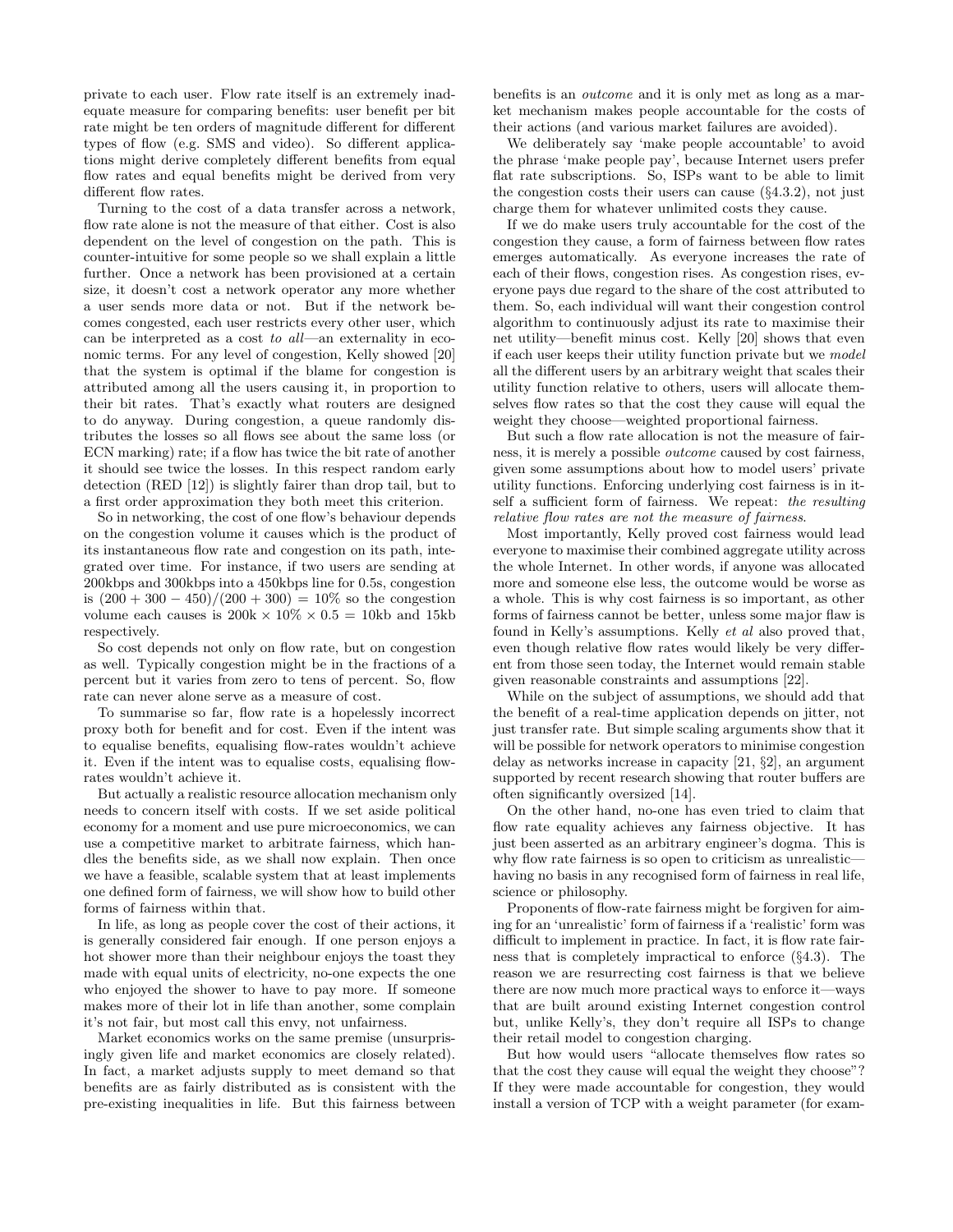ple MulTCP [7]), at least for TCP-based applications. Of course, most users wouldn't want the fuss of weighting each individual flow. But if they chose to set policies on average for large classes of flows (or to accept the defaults set by application developers), the resulting suboptimal outcome for themselves would be their own private choice to trade optimality against hassle. The underlying fairness criterion would still be met: that people should be accountable for the costs they cause to others.

In contrast, with flow-rate fairness, two flows may cause orders of magnitude different costs to others (for instance if one has been running orders of magnitude longer) by running at equal rates. Nowhere do we find any justification for the dogma that flow rates must be equal to be fair. Nowhere do we find any rebuttal of Kelly's destruction of flow rate fairness, even after nine years.

## **4. ECONOMIC ENTITIES NOT FLOWS**

#### **4.1 Something to Integrate the Allocations**

Imagine loaves of bread are regularly delivered to a faminestruck refugee camp. Each time a loaf is brought out, a queue forms and the loaf is divided equally among those in the queue. If the individuals who appear in each queue are always different, except for one who always appears in every queue, would it still be fair to share each loaf equally among those in each queue? How do we tell whether the individual is needy or greedy?

This example shows that realistic fairness policies must depend on an individual's history. But if that isn't a convincing argument, it doesn't have to be. We don't have to show that fairness policies must depend on history, only that realistic ones probably will. So a fairness mechanism that claims to support commercially realistic fairness policies must be structured to hold individual history without destroying scalability. And here, 'individual' means some real-world entity with an economic existence, not a flow.

Router-based flow rate fairness mechanisms tend to have to be myopic. To be otherwise would seem to require holding the history of most Internet connected individuals on most routers, because a flow from nearly any individual in the world might appear at nearly any router. So instead, router-based schemes tend to share out flow rate at each instant without regard to individual history—and unfortunately without regard to commercial reality.

Instead of arbitrating fairness on routers, fairness can be and already is arbitrated where state can be held scalably at the endpoints where the congestion costs of each individual are already collected together. One reason for our frustration with the networking community's focus on flow rate fairness is that the TCP/IP-based architecture of the Internet already has a structure very close to that required to arbitrate fairness based on the costs that individuals cause.

Congested routers generate cost signals (losses or ECN marks) that are carried to the transport causing the congestion, piggy-backed in the packet stream either as gaps in the transport stream or as ECN marks. These congestion signals are already fed back to the sending transport by nearly all transport protocols. And congestion control algorithms like TCP already adapt their flow rates in response to congestion. So all we would need to change would be to use a weighted TCP algorithm [7] (or equivalent for inelastic applications) that could weight itself under the control of a process overarching all the flows of one user, which would take into account the user's cost history across all flows.

Of course, there is no incentive for anyone to voluntarily subject themselves to such fairness (nonetheless, they already subject themselves to TCP which voluntarily halves its rate whenever it senses congestion). But as we shall see in §4.3.1, policing fairness between individuals (and between networks) at their point of attachment to the Internet now seems tractable, whereas getting every router to police fairness between every individual connected to the Internet is a pipedream, because it would be extremely complicated for routers to have to know about individuals globally.

#### **4.2 Comparing Costs**

So, how come one attachment point can arbitrate fairness between everyone on the Internet when it only knows about locally attached individuals? Do we have to add some fully connected mesh of co-ordination messages between every endpoint in the world? The answer is no, because, in a very subtle sense, we already have such a mesh. Fairness at one endpoint is kept in line with all the others by the commonly aligned discipline of cost throughout the globe. Cost in any part of the world has an exchange value with cost in any other part, because, wherever there's an Internet attachment, there's a connection with the global economy.

Different types of users (heavy users, light users, servers, server farms, companies) will want to be able to cause different volumes of congestion. As long as congestion can be equated to cost, it can be related to the amount each user has paid for their attachment to the Internet. And if the fairness of the market is unpalatable, any organisation (e.g. universities, corporations, governments) can shield its members from market fairness by asserting any other form of fairness between them, even if they are spread around the Internet. But the organisation as a whole can still be held accountable for each of its members' costs (see §5).

To be able to compare costs globally, we cannot merely talk of volume of congestion as a cost to other users without calibrating it—without specifying how it relates to monetary cost. In a competitive market, the monetary cost that should be assigned to congestion volume turns out to be the marginal cost of the capacity needed to alleviate the congestion [25] (the term 'marginal' cost is used in economics for the slope,  $\frac{\partial C}{\partial X}$ , of the curve of cost, C, against capacity, X).

Note that when we say that the cost of congestion equates to the marginal cost of capacity, we are not introducing any additional cost; we are merely categorising cost into subdivisions. So, an existing flat fee Internet charge should be considered to consist of parts to cover:

- operational (non-capacity) costs;
- capacity upgrade costs to alleviate congestion;
- the balance of the cost of capacity.

The distinction between the last two is important, because the cost of capacity is traditionally shared out in proportion to access link capacity. But different users with the same access link capacity can cause hugely different volumes of congestion across time and across all the Internet links they regularly use, so it is fair to share out the upgrade cost part in proportion to congestion caused, not access link capacity.

Operators might well invest in physical capacity ahead of time but set a logical limit above which congestion mark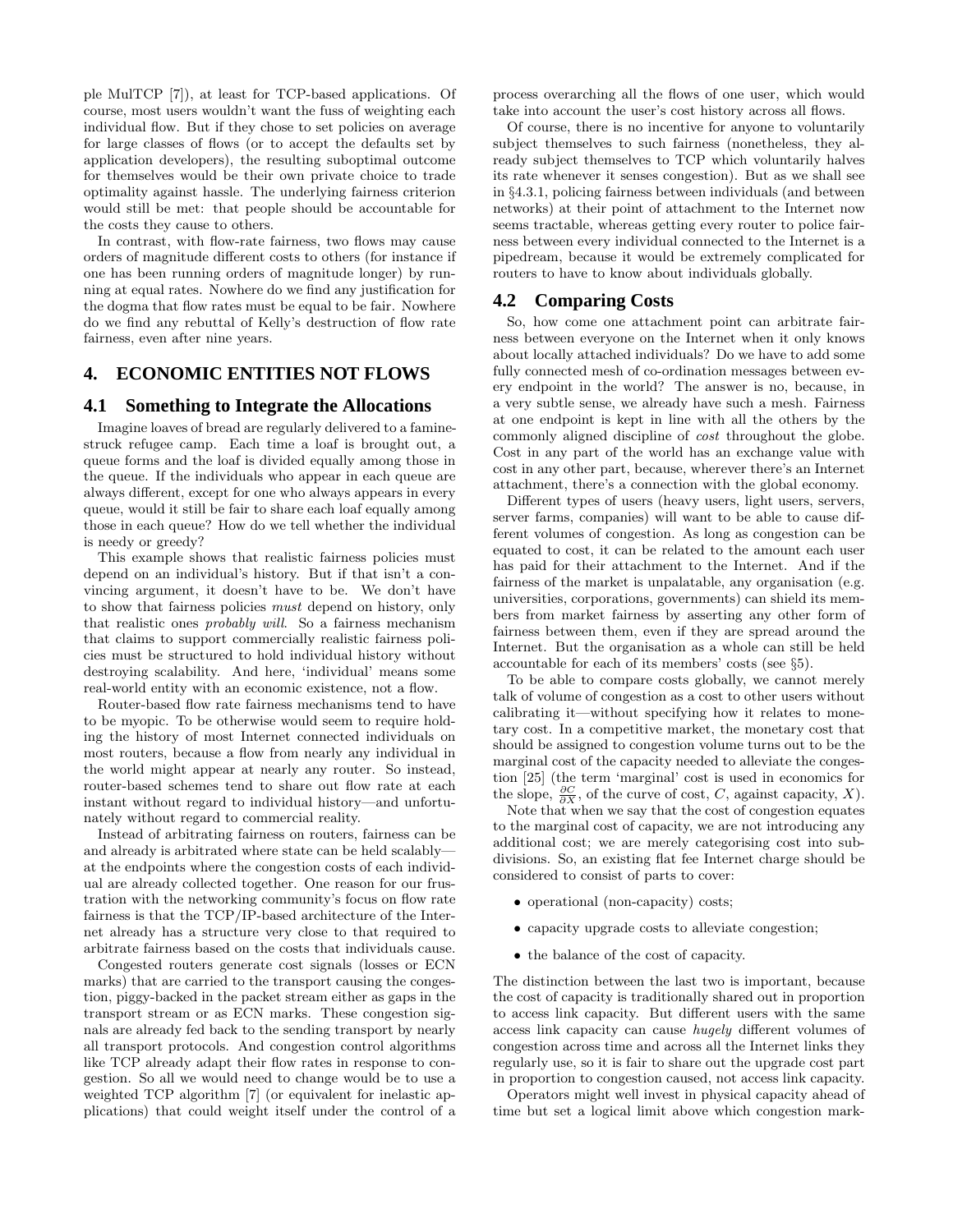ing starts. Such operators continually receive information on how much real demand there is for capacity while collecting revenue to repay their investments. Such congestion marking controls demand without risk of actual congestion deteriorating service.

Once a cost is assigned to congestion that equates to the cost of alleviating it, users will only cause congestion if they want extra capacity enough to be willing to pay its cost. Of course, there will be no need to be too precise about that rule. Perhaps some people might be allowed to get more than they pay for and others less. Perhaps some people will be prepared to pay for what others get, and so on.

But, in a system the size of the Internet, there has to be be some handle to arbitrate how much cost some users cause to others. Flow rate fairness comes nowhere near being up to the job. It just isn't realistic to create a system the size of the Internet and define fairness within the system without reference to fairness outside the system—in the real world where everyone grudgingly accepts that fairness usually means "you get what you pay for".

Note that we we use the phrase "you get what you pay for" not just "you pay for what you get". In Kelly's original formulation, users had to pay for the congestion they caused, which was unlikely to be taken up commercially. But the reason we are revitalising Kelly's work is that recent advances (§4.3.2) should allow ISPs to keep their popular flat fee pricing packages by aiming to ensure that users cannot cause more congestion costs than their flat fee pays for.

The details of all this dirty commercial reality don't have to concern the research or the networking standards communities. It is sufficient to design protocols so that congestion costs can be integrated together at some higher layer across different flows and across time, so that senders can be made accountable for the congestion they cause. Systems and protocols intended for Internet deployment do not have to always realise the sort of fairness over time that we find around us in the real world, but they must be able to.

This subtle connection with the global economy at every Internet attachment point ensures that there is no need for some system to decide how far back the history of each individual's costs should still be taken into account. Once the cost that one entity causes to others (integrated over time and over all its flows) has been suffered by that entity itself, it can be forgotten. Just like the costs for all the other benefits everyone assimilates in their daily lives.

#### **4.3 Enforcement of Fairness**

This section drives the final nail into the coffin of flow rate fairness, exposing flaws that even those within the box have to turn a blind eye to, in order to convince themselves that the world within the box is perfectly consistent.

#### *4.3.1 Cheating with Whitewashed or Split Flow IDs*

In the real world of deployed networks, if it is easy to cheat the fairness mechanism to get an unfair allocation, it's hardly a useful fairness mechanism. All known flow rate fairness mechanisms are wide open to cheating.

For instance, if I am the customer of a system giving maxmin flow rate allocations, it is in my interest to split the identities of my flows into lots of little flows until they are all less than the minimum allocation. Then the system will dance to my tune and reduce the allocations of everyone else in order to increase all the allocations of my little flows. The



Figure 1: Splitting flow identifiers to cheat against flow rate fairness.

more I split my traffic down across more and more identifiers, the larger share of the resource all my flows taken together will get.

Further, if a history-based fairness mechanism (§4.1) believes it should allocate fewer resources to one flow identifier that it considers has already been given enough, it is trivially easy for the source behind that identifier to create a new identifier with a whitewashed reputation for its traffic.

And it's no good imagining that a router will be able to tell which flow IDs are actually all from the same entity (either in the security sense or the economic sense), because routers have to arbitrate between flows emanating from networks many domains away. They cannot be expected to know which sets of flow identifiers should be treated as a single entity. Flows between a pair of IP addresses may even be attributable to more than one entity, for instance, an IP address may be shared by many hundreds of accounts on a Web or e-mail hosting site or behind a NAT.

Bottleneck policers [10, 5, 29], suffer from the same inherent problem. They look for a flow ID at a bottleneck that is consuming much more bit rate than other flows in order to police use of TCP. But anyone can cheat by simply running multiple TCP flows. If the policer looks for cheating pairs of source-destination IP addresses, without regard to port numbers, a pair of corresponding nodes can still cheat by creating extra flows from spoofed source addresses after telling each other out of band where to send acknowledgements (or just using error correcting coding, not acks).

Alternatively, pairs of corresponding nodes can collude to share parts of each other's flows. For instance, if the three pairs of nodes in Fig 1 are trying to communicate, the senders can act as stepping stones for each other so that their three  $(n)$  flows appear as nine  $(n^2)$  across the bottleneck link in the middle. In effect, they have created a routing overlay, much like BitTorrent file-sharing software does. If one pair of naïve nodes competes for this bottleneck against  $n$  pairs of nodes adopting this strategy, it will get about  $n$  times smaller share than each other pair, assuming  $n$  is large.

Given identifiers can generally be freely created in cyberspace, it is well-known that they shouldn't be relied on for resource allocation (or more generally for negative reputation) [9, 13]. Kelly [20] chose cost-based fairness (his term was 'pricing per unit share') because it was immune to this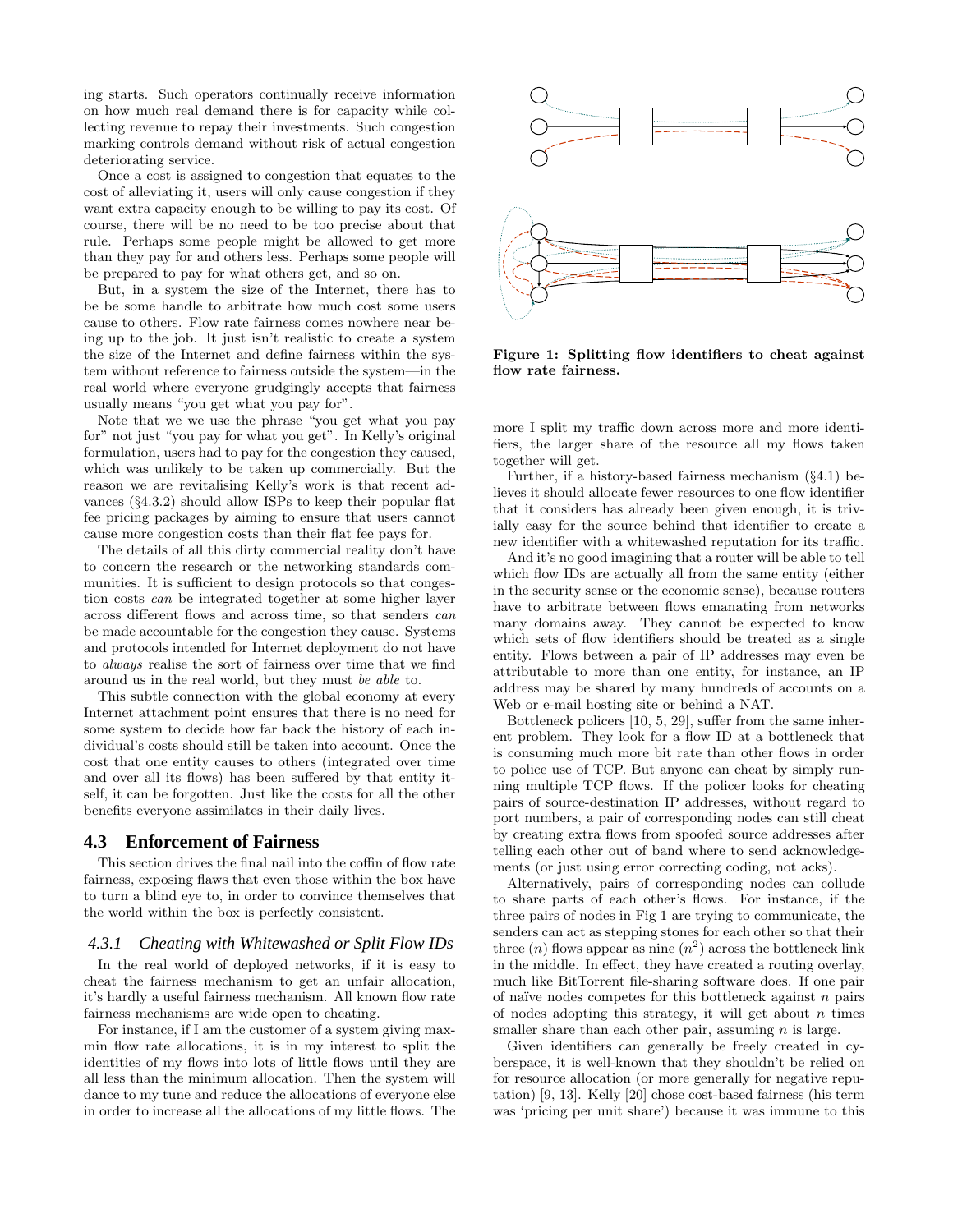problem—it allocates cost to bits not to flows and hence doesn't rely on any cyber-identifiers.

In summary, once one accepts that fairness should be based on concepts from social science, fairness can only be meaningful between entities with real-world identities humans, institutions, businesses. Otherwise two entities can claim to have arbitrarily many flows between them, making fairness between flows completely meaningless.

#### *4.3.2 Enforcing Cost Fairness*

If enforcing flow rate fairness is impractical, is enforcing cost fairness any more achievable? Happily, the Internet's architecture is already suited to carrying the right cost information for cost fairness mechanisms to be enforced in a non-co-operative environment.

Kelly's stated motivation for his focus on pricing was so that the system would be applicable in a non-co-operative environment. In 1999, Gibbens and Kelly went further, pointing out [16] that ECN [30] provided an ideal basis on which to base cost fairness. The idea was simply for network operators to ECN mark traffic at congested routers without regard to flows, then to apply a price to the volume of traffic carrying ECN marks, which would make the transport endpoints accountable for the congestion they caused.

However, understandably, the idea of Internet retailers charging their end-customers directly for congestion met strong resistance. Customers are known to be highly averse to unpredictable charges for services [28, §5] so duration charging for each Internet flow was unlikely to replace flat monthly charging.

Many threw out the baby with the bath water, associating Kelly's theoretical work solely with its suggested pricing model. But over the ensuing years, an active research community has sought to keep the underlying theory but wrapped around with more realistic incarnations.

Indeed the recent proposal called re-ECN [4] claims to do just that. Here the discussion is confined to whether the economic structure and functional effect on the network service that re-ECN aspires to is valid. If it is, the research agenda should be focused on producing that outcome, even if re-ECN itself isn't the answer<sup>2</sup>.

Re-ECN aims not to constrain retail pricing, requiring no change to typical flat rate Internet contracts. But it enables addition of a policer that can limit the volume of congestion a customer's sent traffic causes over, say, a moving month. Thus, if endpoint congestion control (e.g. MulTCP [7]) doesn't voluntarily act fairly the network ingress can force it to. It is expected that various styles of policing (including none) will evolve through market selection.

Although Gibbens & Kelly rightly identified that standard ECN reveals the necessary information for cost-based fairness, it doesn't reveal it in the right place for network layer policing—at the sender's network attachment. In the current TCP/IP architecture, congestion information emerges from the end of a forward data path, which is the last point in the feedback loop that any network operator can reliably intercept it—the wrong end for policing the sender.

Re-ECN preserves IP's datagram model, but makes delivery conditional on the sender 'pre-loading' packet streams with enough 'credit' to remain non-negative despite being decremented by congestion experienced along the path. It should then be in both the endpoints' interests for the sender to use a pattern of feedback where the sender re-inserts the feedback from each congestion event into the next sent packet as a 'credit' (re-feedback [3]). It should also be in the sender's interest to start every flow slowly and with some initial 'credit' while it establishes the path's congestion level.

Like Kelly's original proposal, re-ECN uses ECN routers (and receivers) unchanged to ensure the cost of congestion is communicated to each transport causing it, precisely in proportion to their bit rates, without any per-flow processing in the network. But, unlike Kelly, sources not receivers are held responsible and the network cannot raise unsolicited charges without the sender deliberately marking packets itself.

Re-ECN also aims to ensure cost-fairness between whole networks. Because the congestion level in every stream of packets decrements towards zero, at an inter-domain border both neighbouring networks can count the bulk volume of congestion that the passing packets are causing downstream of the border. If the downstream neighbour charges the upstream neighbour this cost (complementing fixed capacity charges), the upstream network should in turn want to ensure its upstream users (or networks) are accountable for their share of these costs arriving from their borders.

A provider could profit from faking higher congestion notification, but to remain competitive it will be upper bounded by the least congested competing path and lower bounded by actual congestion. Therefore, 'notified congestion' is not really congestion at all, but simply the market price. However, as competition intensifies, it tends towards actual congestion. In any market, if a provider overprices slightly, even occasionally, it risks losing customers and all the revenue it had hoped would pay back its investments. As in current communication markets, we expect price comparison robots will lubricate this competition. But in those jurisdictions where there is ineffective regulation of access networks, the tendency towards natural monopoly at the link layer will distort congestion pricing, but no more than it would distort any network layer pricing.

Each network could choose to share out its downstream costs between its upstream customers by some other fairness policy than cost (including absence of policy, which ensures incremental deployment). So, on the grander scale, re-ECN aims to ensure that networks have to be fair to each other, and that different fairness policies can co-exist, which is the subject of the next section.

## **5. FAIRNESS BETWEEN FAIRNESSES**

A social anthropologist would be able to give numerous examples of tribes and societies holding differing opinions on fairness. But, we must also recognise that societal views of fairness are heavily influenced by the fairness that a market would produce [34]. Just as gravity pre-dated Newton, the invisible hand of the (maturing) market had been allocating resources in society long before Adam Smith noticed, particularly where the larger picture of trade between societies was concerned. Equality is sometimes considered fair for life's essentials, but in life few expect to get an equal share of every cake for nothing. As a society, we accept that a reasonably competitive market mechanism does produce a 'realistic' form of fairness; a form of fairness that people grudgingly accept they have to live with, where the buyer

<sup>2</sup>Readers tempted to game re-ECN should use the full spec. [4], which, as of early 2007, documents one outstanding vulnerability and defences against other known attacks.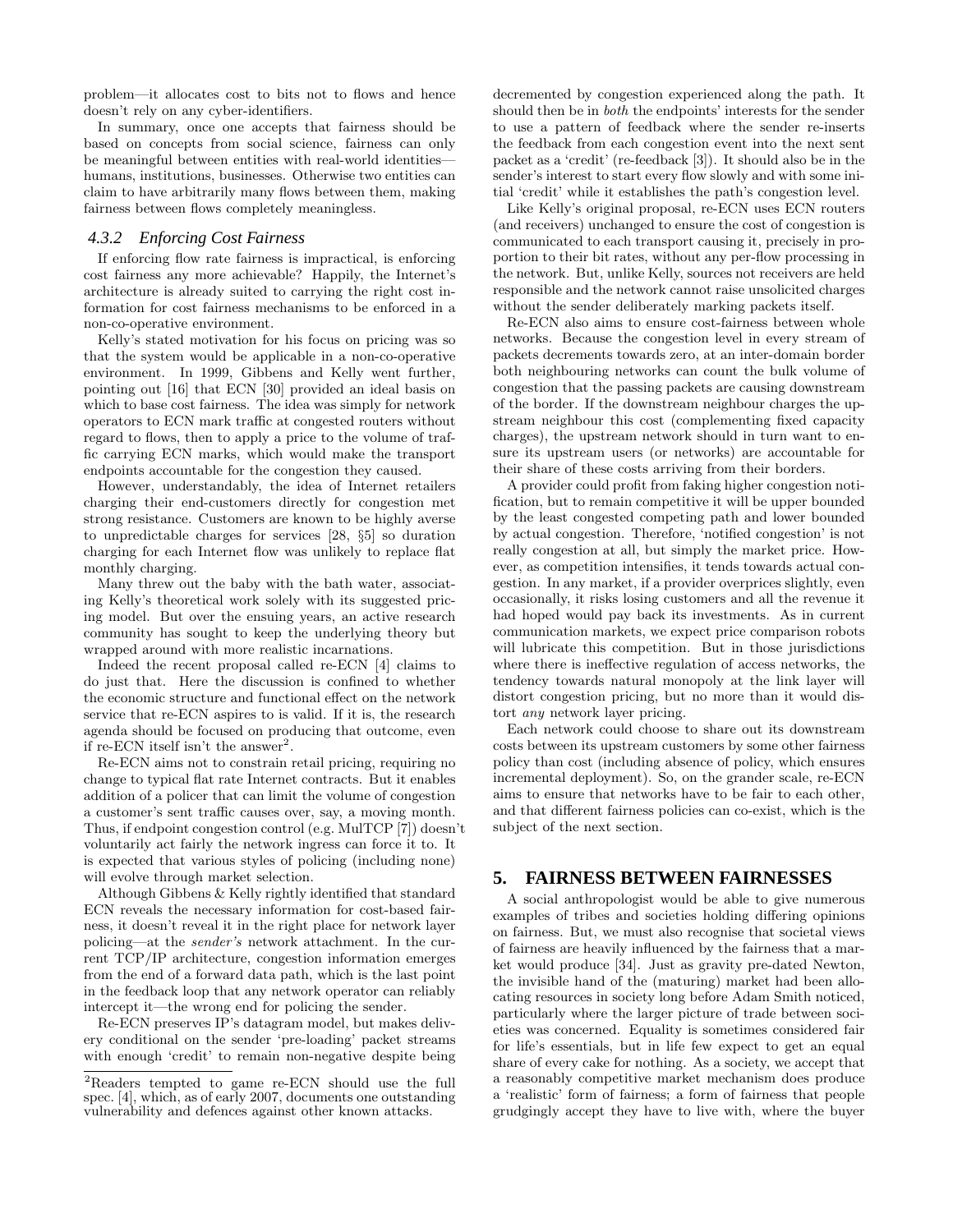gets no more than she pays for, at a competitive price that reflects the effort expended by the seller.

However, monarchs, governments, charities and so on have also been stamping their own view of fairness on this backdrop, sometimes less equal sometimes more. But even if different allocation schemes are chosen locally, perhaps taking account of social inequality, on a global scale arbitration between local views on fairness has largely been through market economics—we are not asking anyone to judge whether this is good or bad, it just is. The Internet should at least be able to cope with the world as it is (as well as how it might be). This doesn't imply we believe that economic forces are somehow above policy control. Rather, we observe that market forces (aside from wars) have been the default global resource allocation mechanism over many centuries. In the Greco-Roman civilisations, in the Buddhist, Confucian and later in the Islamic world, trade was a necessary but not central aspect of life. And over the last two decades, Western civilisations have been going through a phase of 'economics imperialism', where attempting to exert policy control over economics is even viewed as counter-productive.

However, we must not assume the current globalisation trend [32] heralds the end of history. The Internet should be able to reflect the shifting of societal forces as different local fairness regimes come and go—'design for tussle' [6]. On the whole, interworking of resource allocation between most parts of the Internet must be able to be based on market economics, but it should be possible to apply other fairness criteria locally. For instance, a University might choose to allocate resources to each student equally rather than by how much their parents can afford. But the resources one whole University gets relative to another institution depend on how much each pays their service provider.

With arbitration of fairness at the network edge, these enclaves where local fairness prevails can be virtual overlays; they need not align with physical network boundaries. A distance-learning University or company with a mobile sales-force could buy quotas from different networks and redistribute the aggregate among its members using its own view of fairness. Or whole countries might arrange to subsidise a minimum universal service obligation for Internet usage, but still, the country as a whole would be expected to pay its way in the world.

On the other hand, in market-led countries, commercial ISPs might solely allocate resources proportionate to customer subscriptions. Local pockets of heterogeneity will exist, from computer clubs to NATO, but the overall fabric of resource allocation gluing all these pockets together at the (inter)network layer is likely to be market-based.

This is what we mean by 'realistic'—fitting the commercial reality of a global market economy. We are fully aware that the power of market economics can be stretched too far; controlling aspects of society where economic assumptions break down. But we are not advocating that one religion should replace another—market economics replacing flow rate fairness. However, in the case of Internet resource allocation, it must at least be possible to use market economics, despite its known failings, given it is currently the most appropriate tool for managing conflicting demands on resources from any part of the globe.

A market is meant to optimise allocations in the face of conflicts of self-interest. If we want to assert other fairness regimes, we must recognise this acts against self-interest. If we don't understand how to overcome self-interest, its invisible hand will force its will on us some other way, distorting our attempts to work against it. This is why the loop holes in flow rate fairness are being so thoroughly exploited.

And this is our point. A market mechanism has to be designed. A weak design will be exploited mercilessly. The designs behind flow rate fairness are worse than weak. They are not even aware that, as resource allocation mechanisms, they should be able to meet the stringent requirements of a good market mechanism, such as forgery-resistant 'currency', information symmetry, internalisation of externalities and so forth.

If we did wish to promote the cause of equality, equalising flow rates would in no way achieve our ends. In fact, it would only promote the cause of selfishness and malice, because flows don't equate to people, so its broken logic can be thoroughly exploited. Only by providing a bullet-proof mechanism to arbitrate self-interest, can we then move on to allocate resources locally in other ways.

## **6. THE SEMINAL LITERATURE**

Max-min flow rate fairness has a long history in networking, with research to find distributed (router-based) maxmin algorithms starting in 1980 [18] and Nagle proposing a novel approach in 1985 (RFC970 [27]). All these early 'fair queuing' algorithms gave equal rights to each source. In 1989, to solve the problem of some sources deserving more rate than others, the authors of 'weighted fair queuing' (WFQ) proposed per-source destination pair as a better model of the size of different sources. They admitted that a source could increase its share by faking transfers with numerous destinations, but a reasonable tradeoff between efficiency and security was required [8]. All these 'fair queuing' approaches allocate bit rate as their measure of fairness.

TCP congestion control was also introduced in the late 1980s [17], inheriting the assumption that it would be fair if flow rates through a single bottleneck converged on equality.

In 1991, Mazumdar et al [26] pointed out that there was nothing special about max-min fair rate allocation, and that other ad hoc definitions of fairness perhaps based on ratios of individual demands would be no less valid. Mazumdar et al advocated that it would be precise to base a definition of fairness on game theory, specifically the Nash bargaining solution. This resulted in proportional fairness, but still using the rate allocated to flows as the measure of fairness.

Kelly considered that Mazumdar's use of co-operative game theory was unlikely to be relevant to public networks where fairness would have to be enforced. Instead, in 1997, he introduced weighted proportional fairness [20], which finally broke the link between fairness and flow rates. However, the break in tradition wasn't obvious because the new form of fairness could easily be expressed in terms of flow rates, essentially using the weight of a flow as a 'fiddle-factor'.

Kelly showed that all a network had to do to achieve fairness in its economic sense (cost fairness) was to share the cost of congestion among bits (not flows). Then, as long as the network made users experience the cost of their bits, users could choose any size flows they wished. But their choice would be regulated by their own trade off between their valuation of bit rate and the charge for congestion.

Kelly's fairness with respect to bit rate per unit charge could also be (and was) framed in terms of fairness between flows by allowing the user an arbitrary choice of weight per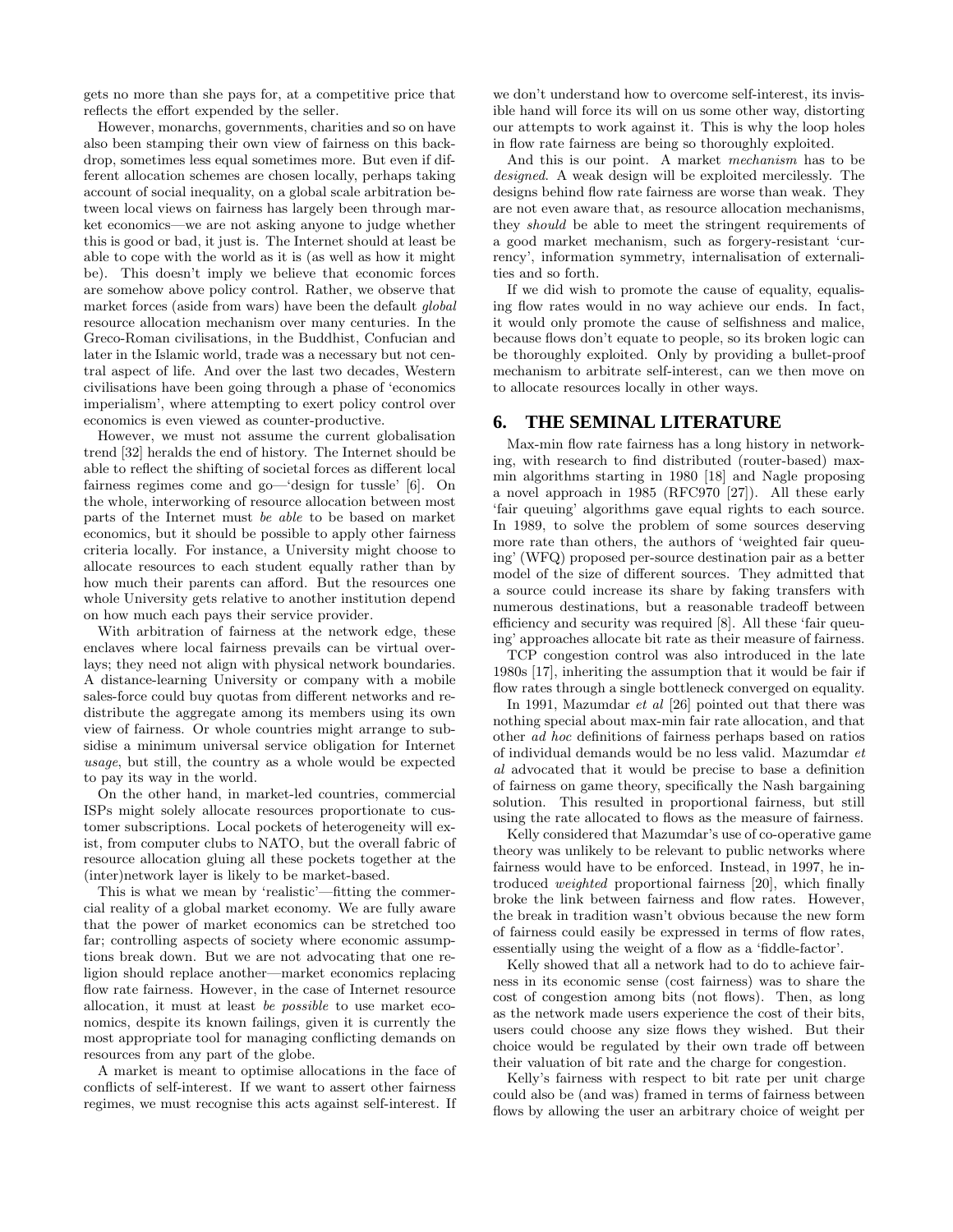flow. But Kelly pointed out that a flow could be divided into sub-flows without changing the overall rate allocation to all the sub-flows taken together; the user merely had to imagine that the weight she assigned to one flow could be subdivided proportionately into its sub-flows.

Kelly's work built on MacKie-Mason & Varian's seminal paper on the economics of networks from 1995, "Pricing Congestible Network Resources" [25]. This work explained the dual role of congestion costs in controlling demand and regulating supply, in welfare maximising, competitive and monopoly markets.

In his 1997 paper, Kelly framed cost fairness in terms of weighted proportional fairness of flow rates in order to relate to an ATM technology context. With ATM's flow-based user-network interface, users had to declare the weight they chose for their flows to the network. But by 1998 Kelly et al applied this work to an Internet setting where flows were not part of the user's interface with the network, so flow weights could become a purely private device, internal to the user's rate control algorithm [22]. Nonetheless, the outcome at the flow level was still weighted proportional fairness, and the underlying fairness that produced this outcome was still based solely on sharing the cost of congestion among bits.

Back in 1995, Shenker had identified two main types of network traffic: elastic and inelastic, distinguished respectively by their concave and sigmoid utility functions [33]. Whatever the utility function, Kelly teaches us that covering congestion costs is sufficient to achieve fairness. But then the outcome (in terms of flow rates) depends on the type of utility function:

- Weighted proportionally fair flow rates will be the outcome for elastic traffic streaming;
- Inelastic traffic flows hit a discontinuity once congestion rises beyond a certain level, at which point each is better off with zero rate, leading to a need for some form of admission control, whether self-admission control or arbitrated by the network [15].
- Key  $&$  Massoulié identified a third major class of network traffic where utility is derived solely from the duration required to complete transfer of a fixed volume of data [23]. They showed that, if cost fairness applied, self-interested congestion control would toggle between full line rate and zero (with occasional probes). Such behaviour alone destabilises the network, but it can be stabilised by mixing with streaming traffic [24]. Research on the second order incentives necessary to encourage stability continues.

Since these seminal papers in the late 1990s, theoretical refinement has continued, but the main thrust of research has been to find more realistic and practical ways of applying the insights, a process which is now bearing fruit (see §4.3.2).



Figure 2: Schematic showing 'TCP-friendly' flows cause more congestion than TCP. A TCP-friendly flow is smoother than a TCP-compatible one but with the same mean rate if measured over long enough time. Therefore at times of high congestion  $(t_2)$  it uses more bandwidth than TCP while at times of low congestion  $(t_1)$  it uses less.

## **7. CRITIQUES OF SPECIFIC SCHEMES**

## **7.1 Max-min flow rate fairness**

In 1997, Kelly demonstrated [20] that realistic users would not choose max-min flow rate fairness if they were accountable for the congestion they caused to others. Users would only have chosen max-min if they valued bit rate with an unrealistically extreme set of utility functions that were all identical and that all valued low bit rate infinitesimally less than high bit rate. To spell Kelly's result out even more bluntly, max-min fair rate allocation would only be considered fair if everyone valued bit rate in a really weird way: that is, they they all valued very low bit rate hardly any less than very high bit rate and they all valued bit rate exactly the same as each other. (Note that max-min could be meaningful if allocating something like utility among users, but not rate among flows.)

## **7.2 TCP**

TCP's congestion avoidance [1] leads to a form of fairness similar to cost fairness, except it is myopic, only being concerned with each instant in time and with each flow, as explained in §4. To be cost fair each user would have to take account of costs across time and across flows, and weight each class of TCP flow according to its importance to them, as can be done with MulTCP [7].

### **7.3 TFRC**

An algorithm that converges on the same flow rate as TCP at equilibrium is called TCP-friendly. It can only claim to be TCP-compatible if it also exhibits the same dynamics as the TCP specification [1]. Certain streaming applications won't work unless they are allowed a more sluggish response to congestion than TCP's, so researchers invented TCP-friendly rate control (TFRC [11]) to define fair use of the network in competition with TCP-compatible flows.

Given TFRC aims to emulate TCP, by far its most significant fairness problems are those it shares with TCP as just mentioned. However, even if we set aside this myopia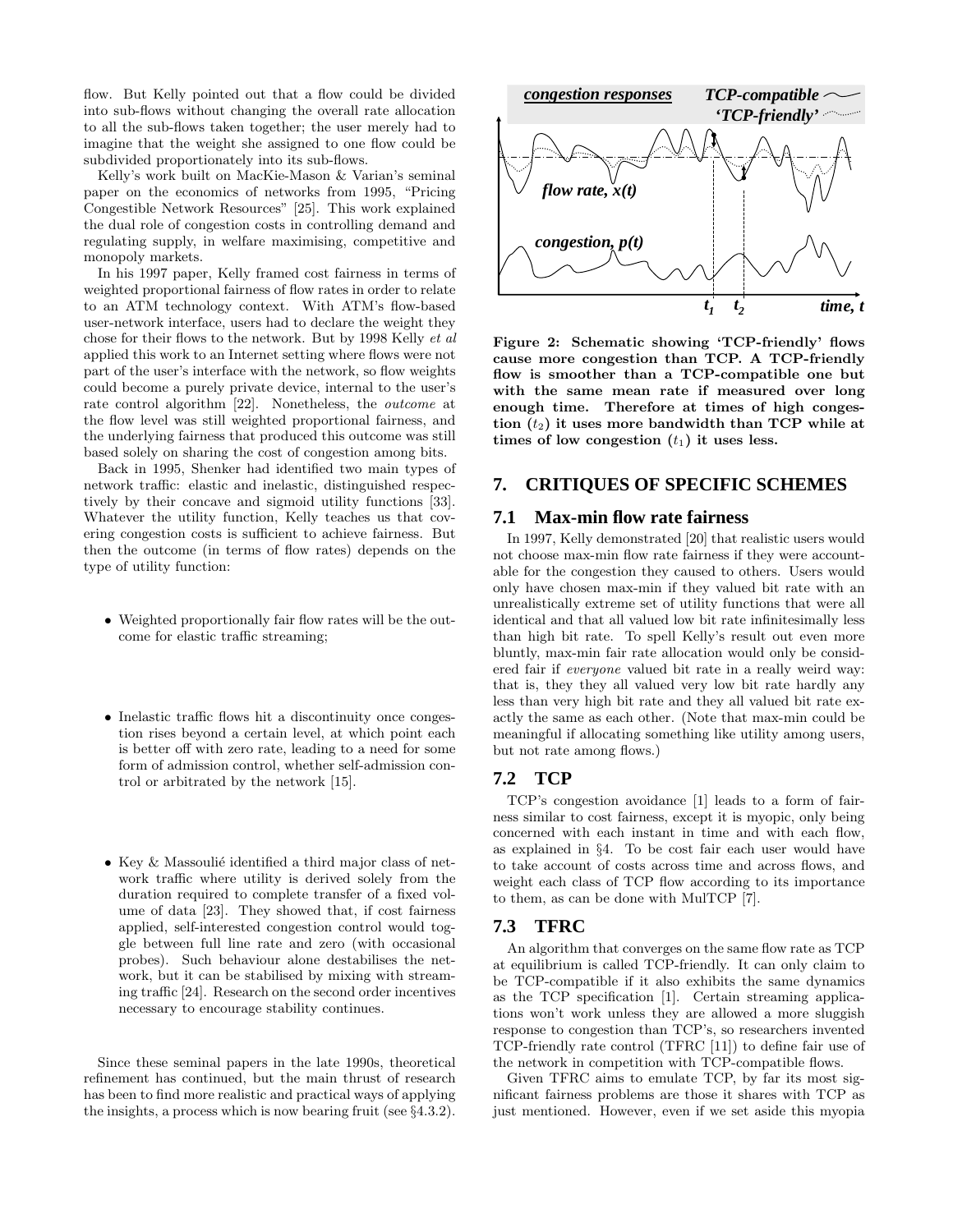in time and within flows, TFRC exhibits an extra fairness problem because its design was based wholly on the broken idea that it is fair for a TCP-friendly flow to get the same rate as a TCP-compatible flow.

To explain, we need to remember that both congestion and flow rate vary over time. A more nimble congestion response like TCP's can mirror changing congestion fairly faithfully. It reduces its rate quickly during periods of higher congestion and increase again more quickly whenever congestion falls. In Fig 2 the resulting schematic plots of congestion and flow rate are shown as mirror images of each other. A more sluggish rate response is not as good at tracking the fast-changing congestion process. So the sluggish flow more often uses higher bandwidth when congestion is high, and more often uses lower bandwidth when congestion is low, causing more volume of congestion on average. Giving more during times of plenty doesn't compensate for taking it back during times of scarcity.

### **7.4 XCP and router-based fairness schemes**

It is well-known that TCP congestion control is running out of dynamic range and many proposals for replacements that can take advantage of higher link capacities by accelerating faster have been put forward. XCP was the first of a family of router-based hi-speed congestion control mechanism, but it is particularly of interest because it claims to allow different fairness criteria to be configured.

However, XCP fairness is based on the myopic flow-ratebased view that we have so roundly criticised in this paper. For instance, XCP claims to be able to achieve a weighted proportional fair rate allocation [19, §6] by adding a weight field to each packet, but it glosses over how anyone could regulate each user's choice of the weight. If we compare weighted fair XCP with Kelly's original ATM-based weighted proportional fairness, the weight parameter advises network equipment on what allocation it should give each flow, but there is no direct congestion information in the XCP protocol that could be used at the ingress to make each source accountable for its choice of weight.

Further, we believe it will be necessary to be able to apply different fairness criteria to different subsets of users of a network and subsets across an internetwork as outlined in §5. We cannot immediately see how this would be feasible with router-based approaches like XCP, where routers would seem to have to share information on the history of each user with potentially every other router in the world (as explained in §4.1).

A combination of XCP's protocol fields could yield approximate congestion information to integrate each sender's congestion cost history at the access network close to the sender. This would allow the user's choice of weight to be regulated and enable different forms of fairness to be asserted locally. But one then has to question whether it would be simpler for the end system to do the rate control, given it has to give routers all the information they need to arbitrate fairness between flows anyway.

## **7.5 WFQ**

Weighed fair queueing aims to isolate the capacity that a flow receives from excessive load applied by other flows, while at the same time ensuring the router's capacity is fully utilised. WFQ allocates capacity per-flow not per-user, so it is vulnerable to the flow ID splitting games described

in §4.3.1 and it only controls fairness over flow lifetimes, not over user history. A comparison of cost fairness against WFQ (both as originally defined and as sold commercially) would be interesting given features of the two approaches overlap even though they don't have the same goals. But this subject would require a dedicated paper.

## **8. CONCLUSIONS**

The outstanding barrier to a realistic resource allocation architecture for the Internet is purely religious. In much of the networking community you have to put fairness in terms of flow rates, otherwise your work is 'obviously' irrelevant. At minimum, you are an outcast, if not a heretic. But actually basing fairness on flow rates is a false god—it has no grounding in philosophy, science, or for that matter 'commercial reality'.

It is a classic case of a hegemony where those living within the box don't recognise the existence of the box, let alone the world outside the box. This paper was written from frustration that no-one inside the box believes that voices outside the box should be listened to. We expect complaints about the blunt style of this paper, but it seemed the only way forward was to force the issue, by making the box look ridiculous in its own terms.

Outside the box, cost fairness was derived from economic concepts of fairness back in 1997. When flow rate fairness is seen through the wider eyes of this economic analysis it is clearly broken, even on its own terms. The criticism is far more damning than merely whether allocations are fair. Both the thing being allocated (rate) and what it is allocated among (flows) are completely daft—both unrealistic and impractical. However, the Internet community continues to judge fairness using flow rates, apparently unaware that this approach has been shown to have no intellectual basis. These flow rate fairness algorithms are myopic in both space and time—they are completely unable to control fairness at all, because they don't adjust depending on how many flows users create and for how long.

To be clear, this accusation applies to the so-called 'fairness' that emerges from the TCP algorithm and the various fair queuing algorithms used in production networks. And, more worryingly, this broken idea of flow rate fairness has carried over into the community working on replacing the Internet architecture.

In real life, fairness generally concerns costs or benefits. Flow rate doesn't come anywhere near being a good model of either. User benefit per bit rate might be ten orders of magnitude different for different types of flow. And cost depends on the product of bit rate with congestion, which is very variable and nothing like bit rate alone.

Worse, there is no evidence whatsoever that fairness between flows relates in any way to fairness between any realworld entities that one would expect to treat fairly, such as people or organisations. If fairness is defined between flows, users can just create more flows to get a larger allocation. Worse still, fairness between flows is only defined instantaneously, which bears no relation to real-world fairness over time. Once the idea of fairness based on integrating costs over time is understood, we cannot see any reason to take any form of instantaneous per-flow rate fairness seriously, ever again—whether max-min or TCP.

Even if a system is being designed somehow isolated from the economy, where costs will never have to relate to real